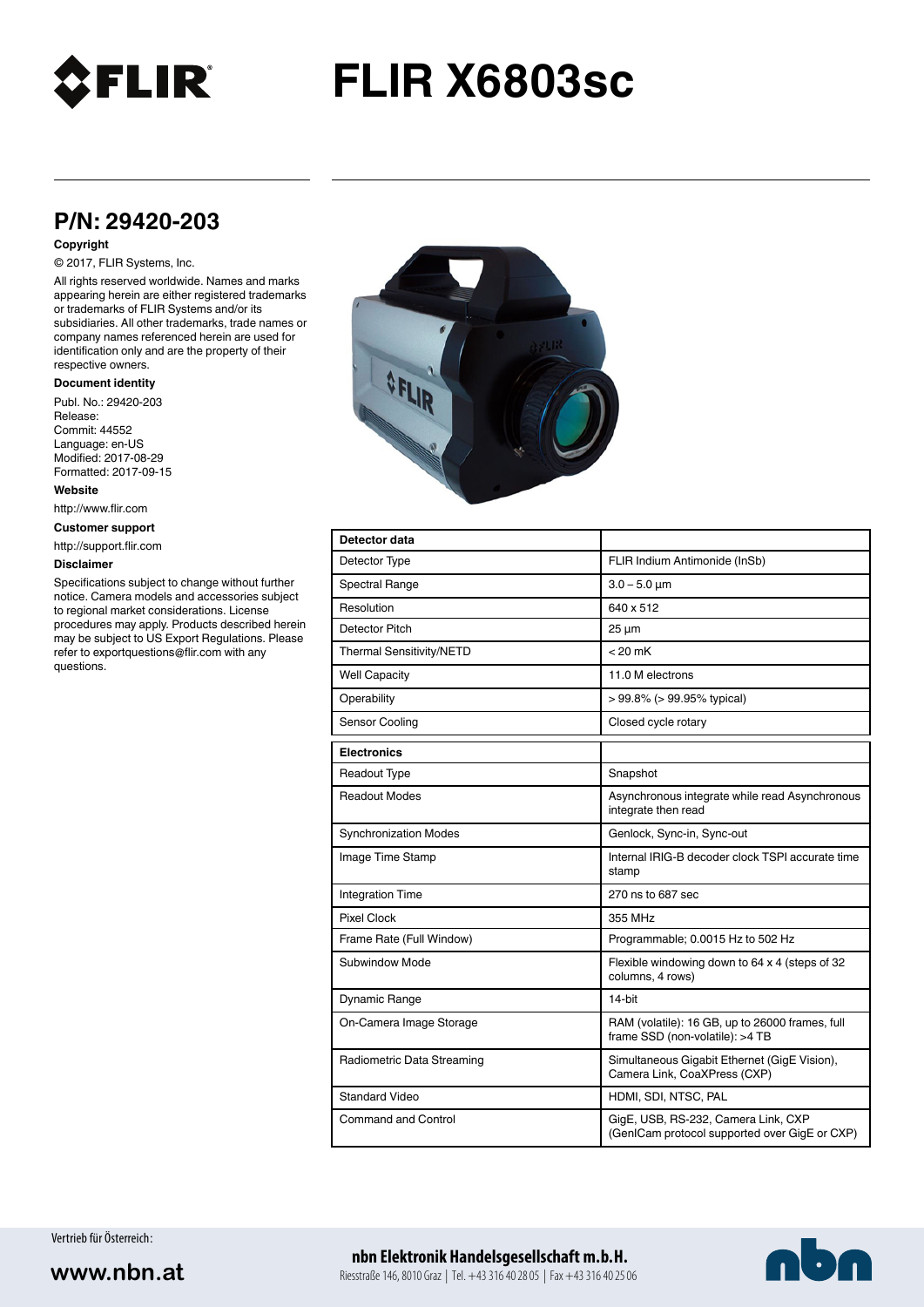

**P/N: 29420-203**

© 2017, FLIR Systems, Inc. #29420-203; r. /44552; en-US

FLIR®

| <b>Temperature Measurement</b>          |                                                                                                                                                                                                                                                                                                |
|-----------------------------------------|------------------------------------------------------------------------------------------------------------------------------------------------------------------------------------------------------------------------------------------------------------------------------------------------|
| <b>Standard Temperature Range</b>       | -20°C to 350°C (-4°F to 662°F)                                                                                                                                                                                                                                                                 |
| Optional Temperature Range              | Up to 1,500°C (2,732°F) Up to 3,000°C (5,432°F)                                                                                                                                                                                                                                                |
| Accuracy                                | $\pm$ 1°C or $\pm$ 1% of reading:<br>0°C to +3000°C (17 mm, 25 mm, 50 mm, 100<br>mm, 200 mm lenses)<br>$\pm$ 2°C or $\pm$ 2% of reading:<br>$-20^{\circ}$ C to 0 $^{\circ}$ C (17 mm, 25 mm, 50 mm, 100<br>mm, 200 mm lenses)<br>$-10^{\circ}$ C to $+500^{\circ}$ C (1x & 4x Close Up lenses) |
| Optics                                  |                                                                                                                                                                                                                                                                                                |
| Camera f/Number                         | f/4.1                                                                                                                                                                                                                                                                                          |
| Available Lenses (Uses FLIR HDC Optics) | 17 mm, 25 mm, 50 mm, 100 mm, 200 mm                                                                                                                                                                                                                                                            |
| Close-up Lenses/Microscopes             | 1X, 4X                                                                                                                                                                                                                                                                                         |
| Lens Interface                          | FLIR HDC (4-tab bayonet)                                                                                                                                                                                                                                                                       |
| Focus                                   | Manual                                                                                                                                                                                                                                                                                         |
| Filtering                               | 4-position motorized filter wheel, standard 1-inch<br>filters                                                                                                                                                                                                                                  |
| <b>Image/Video Presentation</b>         |                                                                                                                                                                                                                                                                                                |
| Palettes                                | Selectable 8-bit                                                                                                                                                                                                                                                                               |
| <b>Automatic Gain Control</b>           | Manual, Linear, Plateau equalization, ROI, DDE                                                                                                                                                                                                                                                 |
| Overlay                                 | Customizable (IRIG-B, Date, Integration time,<br>Internal temp, Frame rate, Sync mode, Cooler<br>hours)                                                                                                                                                                                        |
| Video Modes                             | HD: 720p/50/59.9 Hz, 1080p/25/29.9 Hz, SD:<br>NTSC, PAL                                                                                                                                                                                                                                        |
| Digital Zoom                            | 1x, 4x, 4:3                                                                                                                                                                                                                                                                                    |
| General                                 |                                                                                                                                                                                                                                                                                                |
| <b>Operating Temperature Range</b>      | -20°C to 50°C (-4°F to 122°F)                                                                                                                                                                                                                                                                  |
| Shock/Vibration                         | 40 g, 11 msec 1/2 sine pulse/4.3 g RMS random<br>vibration, all 3 axes                                                                                                                                                                                                                         |
| Power                                   | 24 VDC (< 50 W steady state)                                                                                                                                                                                                                                                                   |
| Weight w/Handle, w/o Lens               | 6.35 kg (14 lbs)                                                                                                                                                                                                                                                                               |
| Size (L x W x H) w/o Lens, Handle       | 249 x 158 x 147 mm (9.8 x 6.2 x 5.8 in.)                                                                                                                                                                                                                                                       |
| Mounting                                | 2 x 1/4 in. -20<br>$1 \times 3/8$ in. -16<br>4 x #10-24<br>Side: 3x 1/4 in. -20 (each side)                                                                                                                                                                                                    |

### **Supplies & accessories:**

- 4203499; Lens 3-5 um 100 mm f/2.5 HDC Bayonet
- 4205267; Lens 3-5 um 17 mm f/2.5 HDC Bayonet
- 4205268; Lens 3-5 um 200 mm f/2.5 HDC Bayonet
- 4203497; Lens 3-5 um 25 mm f/2.5 HDC Bayonet
- 4203498; Lens 3-5 um 50 mm f/2.5 HDC Bayonet
- 29425-004; Lens, 3-5 um, 4X microscope, f/4 HDC Bayonet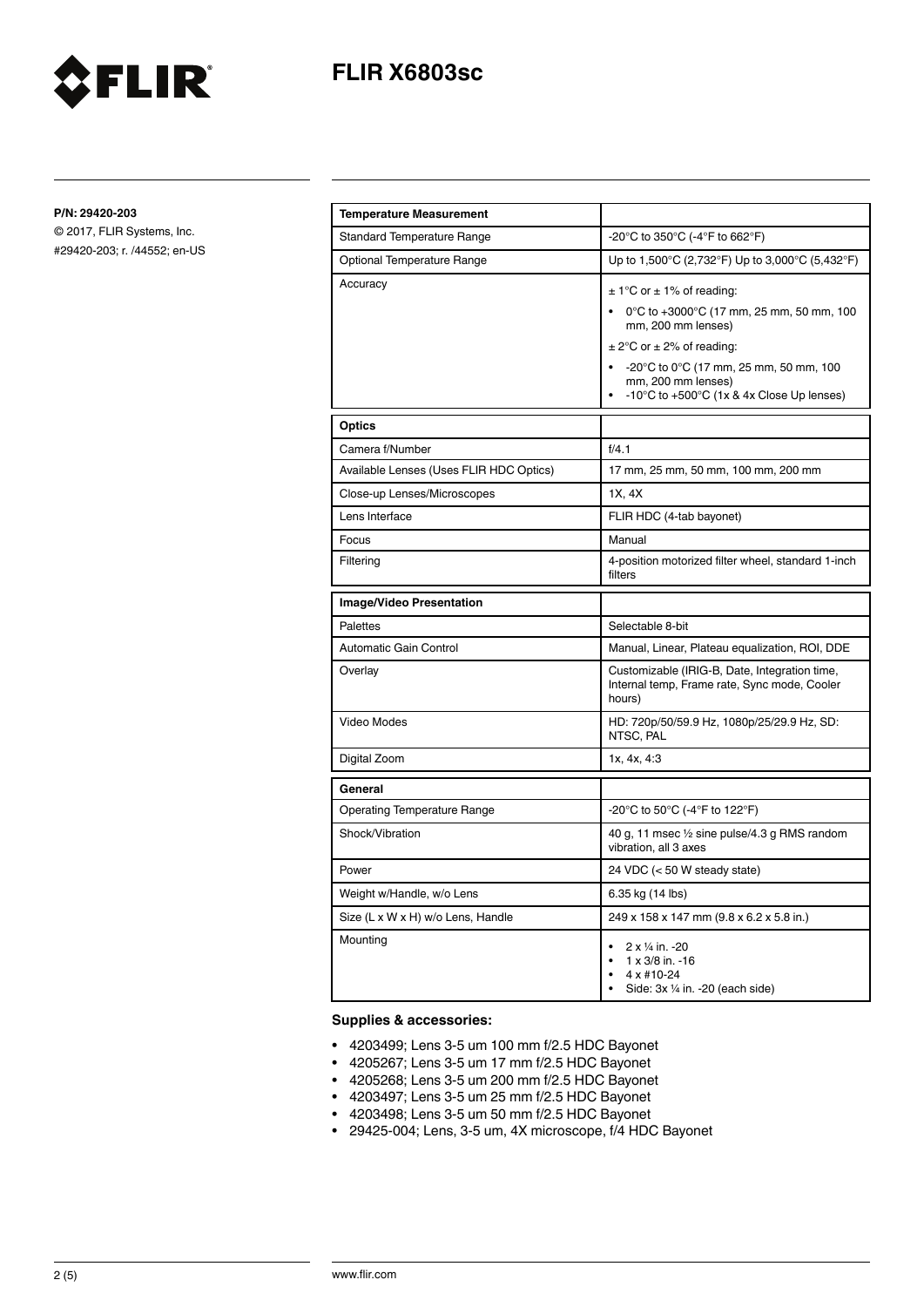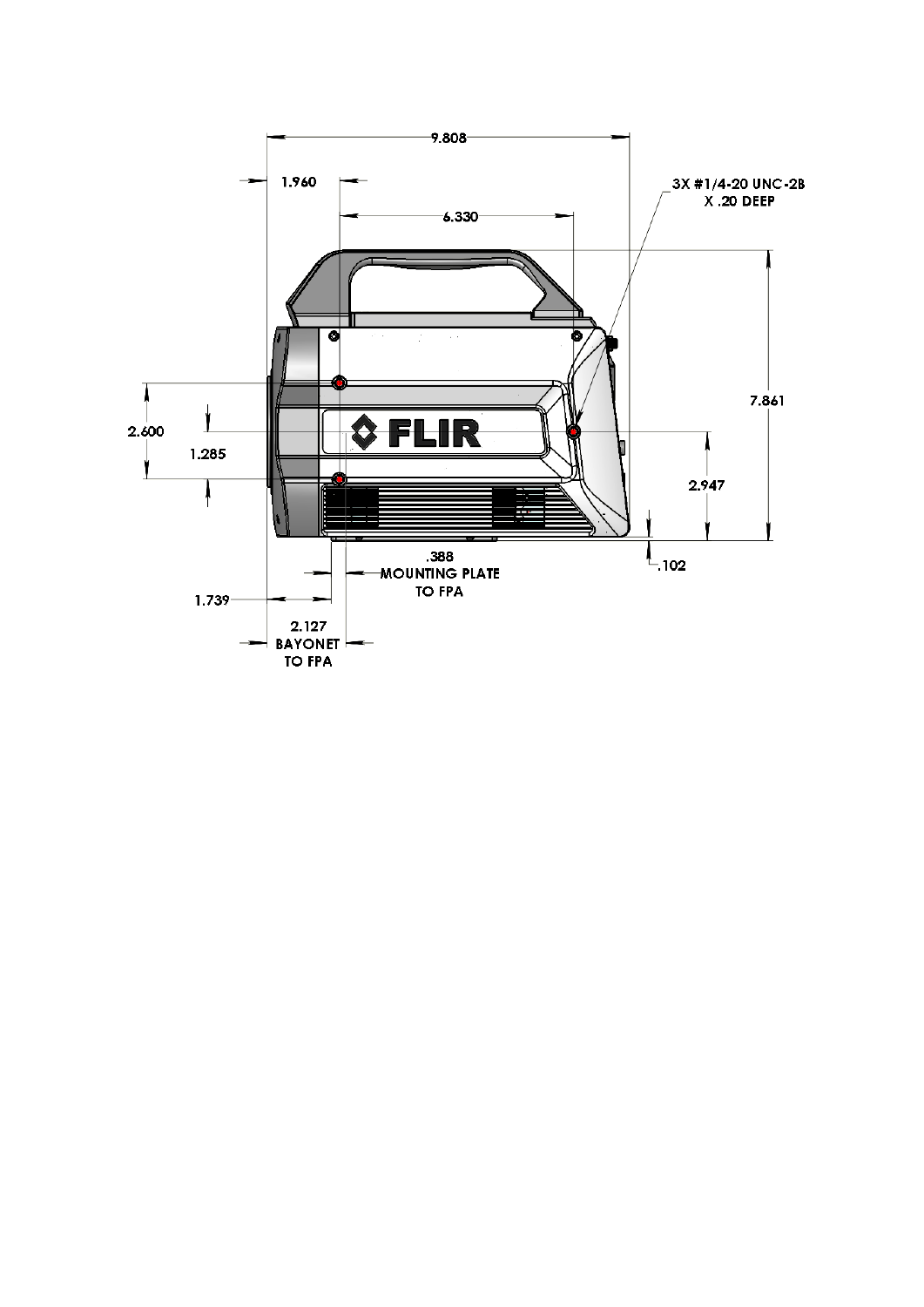